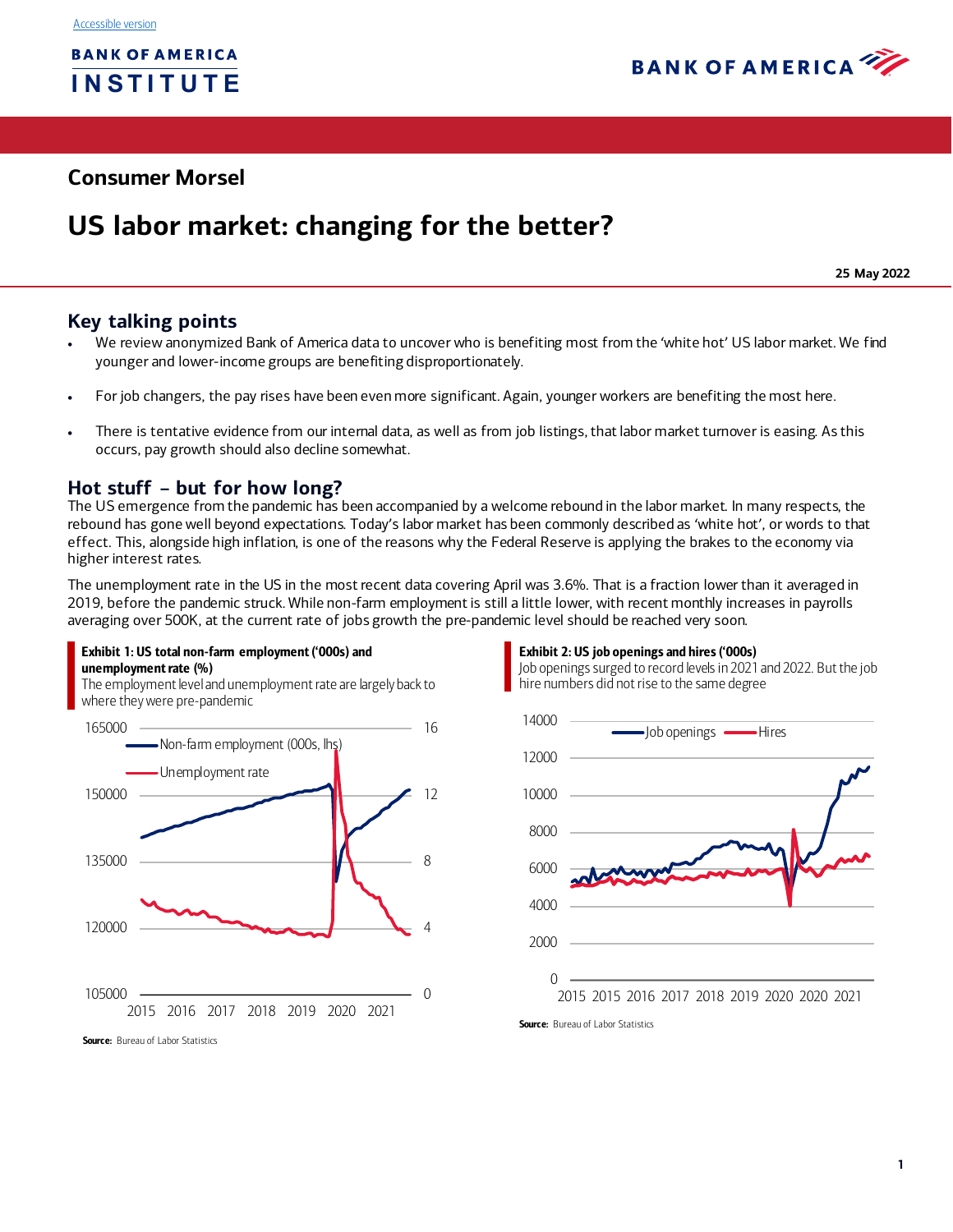One noteworthy feature of the rebound in the labor market has been the record levels of job openings in the economy. After an initial drop at the start of the pandemic, job openings began to rise from the second half of 2020. Since the middle of 2021, the number recorded in the economy has consistently been above one million. Relative to the declining number of people unemployed, this level of openings suggests that labor demand is outpacing labor supply – and this has been reflected in a pick-up in wage growth. As one might expect, industries experiencing the fastest jobs growth have tended to see the biggest increases in wages.

Against the current backdrop of the Fed raising rates and high inflation eating into consumers' spending power, there has been much commentary on the risks of the economic outlook deteriorating. The most obvious example of increased recessionary fears is probably the decline in equities markets, but the more negative sentiment can also be detected in consumer confidence.

# **Pay Day today, slowdown tomorrow?**

## **We looked at aggregated Bank of America customer data for insights into labor market trends**

To add some color on recent US labor market developments, we have explored Bank of America's anonymized customer data. We utilize an anonymized database that provides information on around nine million customers who have 24 months of consecutive direct deposits from an employer into their accounts. By looking closely at the data we are also able to identify those customers who have changed jobs and whether they have received a pay rise by doing so. Customers who have lost a job or have some discontinuity in direct deposits are not included in the database so as not to bias the results. By learning more about the nature of the current labor market, we hope to shed some light on what a slowdown may look like.

## **So what have we found? Positive real pay growth**

In our data we compare the annual pay rise we see over the period May 2021 to April 2022 against the preceding 12 months (May 2020 to April 2021). Over this period we find the total pay rise to be a healthy 9.2%. Bear in mind this reflects the change in **net**  pay, after taxes and deductibles, and is not directly comparable to official Bureau of Labor Statistics (BLS) data. The BLS data on pay usually gets quoted on an average hourly earnings basis, while our data will reflect rises in hourly pay combined with any rises in average hours, along with any changes in taxes.

Looking at Exhibit 3, it is noteworthy that the rise in net pay exceeds the rate of both CPI and PCE inflation in April. This means that real pay growth was positive over this period for those customers in the database.

#### **Younger people are reaping the most benefit**

When we cut the data by age group we find it is younger generations that are experiencing the largest pay rises. Generation Z (aged up to 25) and Millennials (aged 26-41) received pay increases of 19.9% and 11.3%, respectively, over this period. Some of the Gen Z rise will simply reflect that people in this group are embarking on their career journeys from education, which inevitably involves significant pay changes. But it is noteworthy that Millennials appear to experiencing higher net pay rises over Gen X (42- 57) – it is Gen X where median pay is highest, so it appears Millennials are achieving some catch-up.

## Exhibit 3: Annual pay change, May 2021-April 2022, compared to CPI and PCE inflation (%)

Pay change in the Bank of America deposit dataset shows an annual increase larger than inflation



Source: Bank of America Internal Data, Bureau of Labor Statistics, Bureau of Economic Analysis

#### Exhibit 4: Annual pay change by age cohort (%) May 2021-April 2022

Younger generations have been receiving the highest pay rises





**Source:** Bank of America Internal Data

12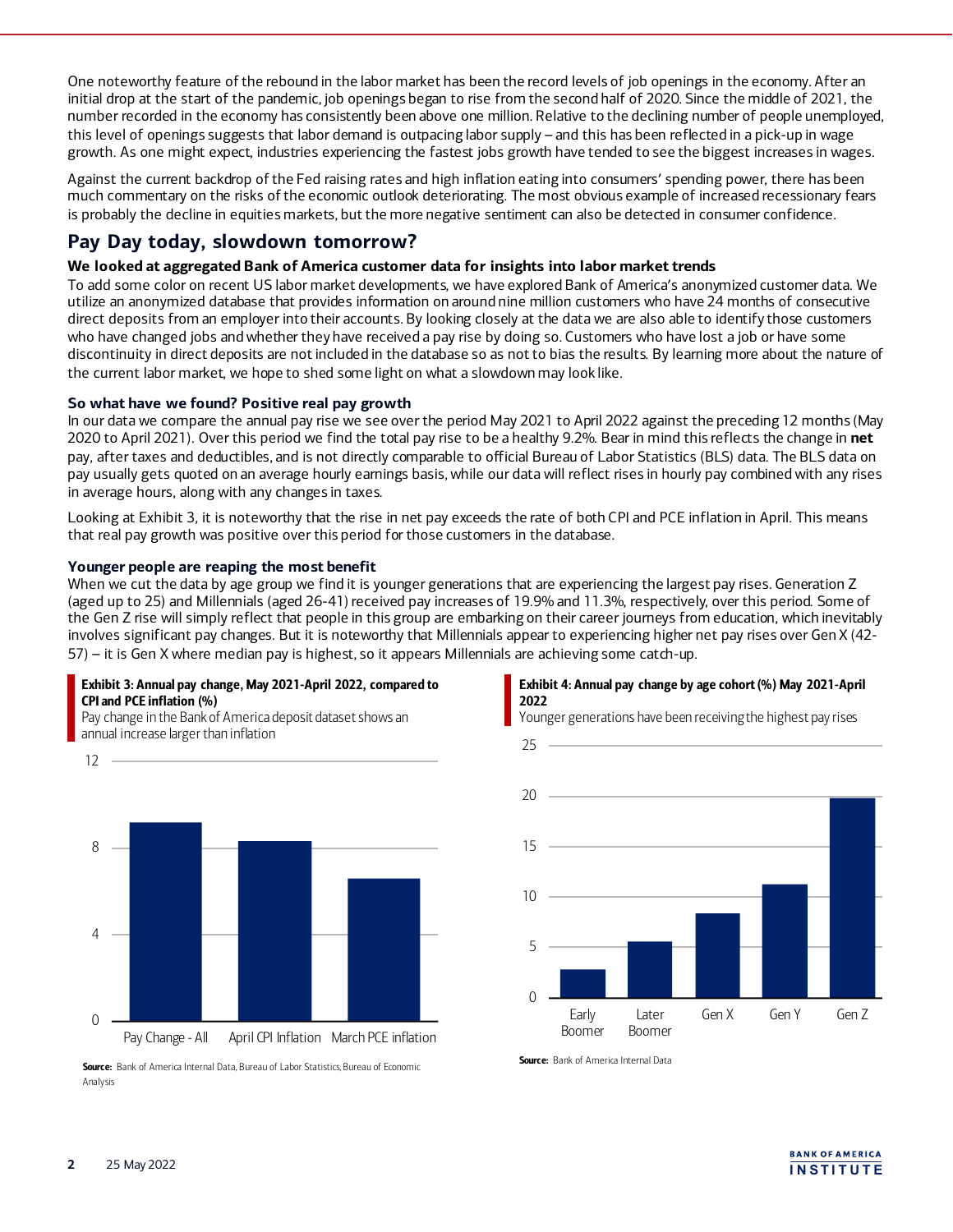When we cut the data by industry (Bank of America definitions), we see some stand-out sectors. For example those working in vehicle dealerships, real estate, commercial services and supplies, energy and transportation are all experiencing very strong pay growth. In many ways, this is no surprise as these are areas where the economy has been doing well.

#### Exhibit 5: Annual pay change (May 2021-April 2022) by employer industry

People working in vehicle dealerships, real estate and energy received the largest pay increases



#### Exhibit 6: Annual pay change (May 2021-April 2022) by income range (\$'000)

Lower-income customers have received higher pay rises than other income categories



Source: Bank of America Internal Data

Source: Bank of America Internal Data

#### **The lowest paid saw the biggest rises**

Overall we find that the net pay increases in the data have been larger for those at the ends of the income distribution. Those earning below \$50,000 have seen an average pay rise of 11.5%, while those with incomes just above this threshold have received a 7.7% rise. Those earning above \$150,000 also appear to have received slightly higher pay increases than people in the middle of the distribution, though this could just be 'noise'.

# **Best way to secure a rise? Change jobs**

Bank of America anonymized data can also be used to analyze those who have experienced a job change. We do this by looking for people who have had a change of employer in their monthly deposits. As Exhibit 7 shows, we find our data exhibits a similar pattern to the official BLS data on 'quits' here, with a rise in quits/job changes over the course of the pandemic (particularly since 2021). However, in the Bank of America data there are signs that this rise has peaked – and perhaps even started to decline somewhat.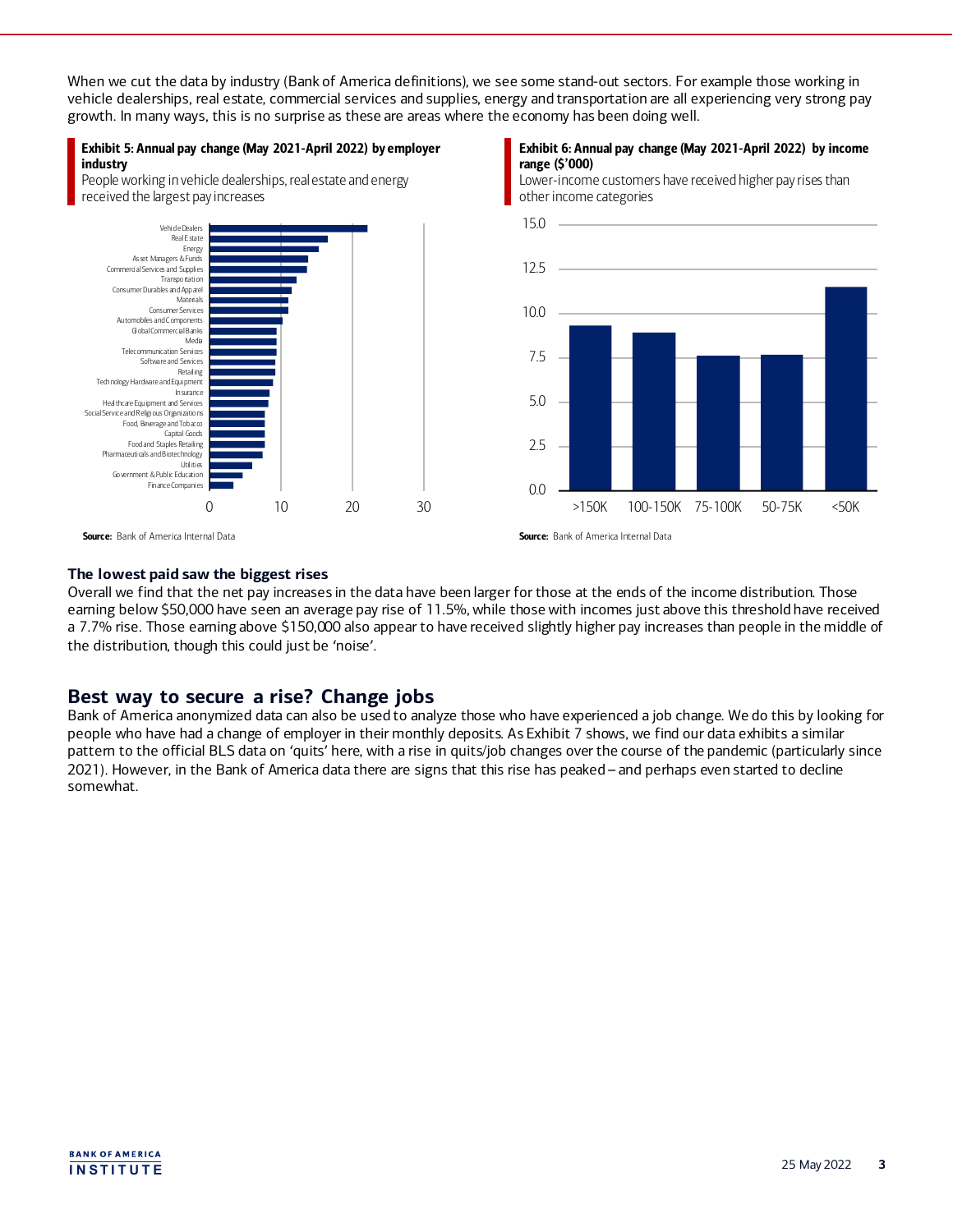Exhibit 7: Customer job change rate (%)

From mid-2021 there has been a surge in job changes. But this may now have peaked



We find that the average pay rise associated with job moves is around 17.6%. In other words, and perhaps unsurprisingly, it has paid off to move jobs. And on an age basis, the younger generations appear to have done exceptionally well by switching jobs. Gen Z job changers have secured an average 29.7% rise, while Millennials have received 20.0%.

Looking at the detail of the data on job changes, it appears that over the past six months these are skewed towards the younger generations: around 16% of those in Gen Y appear to have changed jobs. Likely a related point is that job changes have tended to be made by those on lower incomes, with those earning below \$50,000 showing a particular tendency to move.

30



Exhibit 8: Annual pay change (May 2021-April 2022) for customers changing job (%)



Younger age cohorts are proportionately more likely to have changed job over the past six months



**Source:** Bank of America Internal Data

Source: Bank of America Internal Data

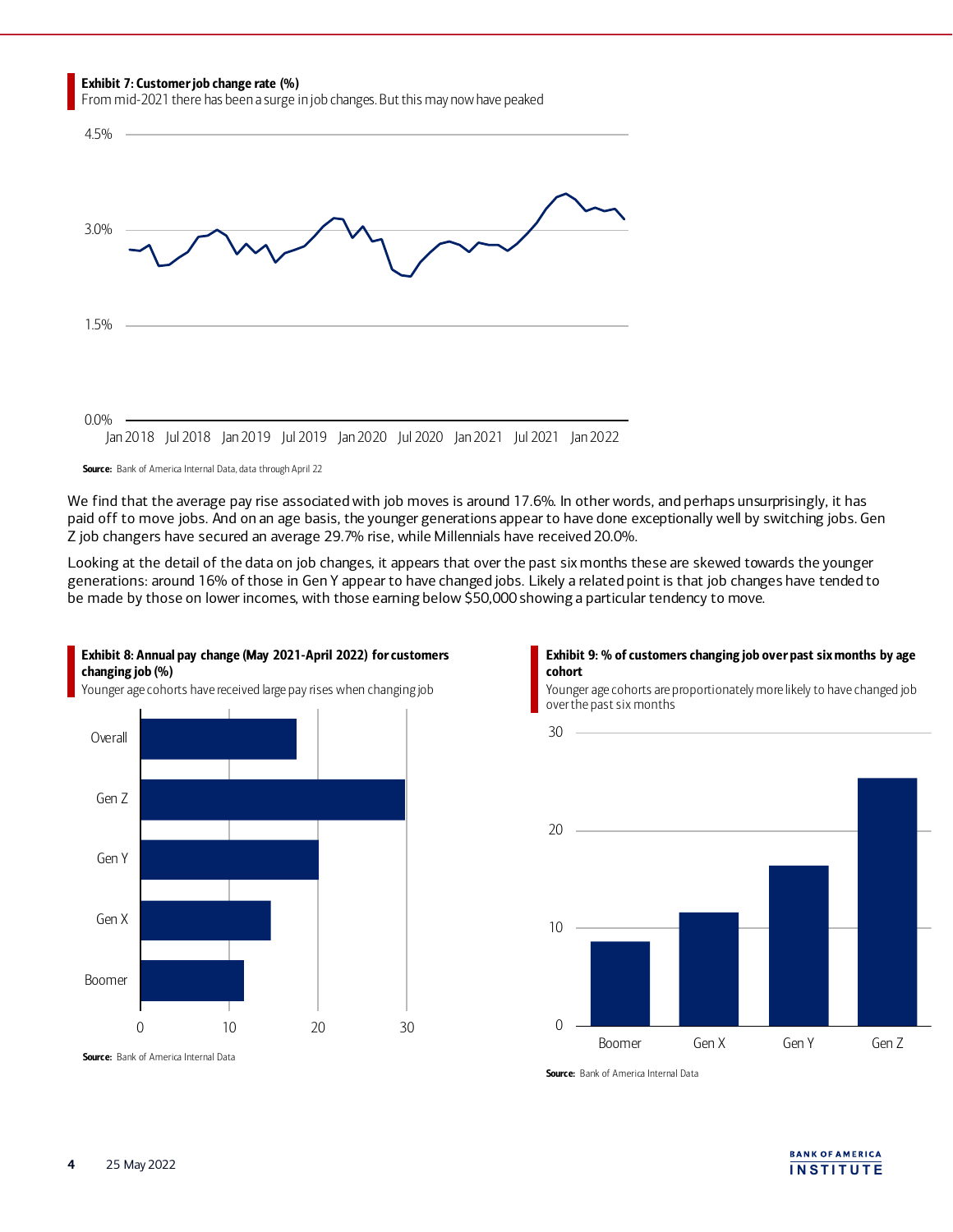## **Consumer data can help give us clues on labor market trends**

These findings can give us important insights into how the labor market may develop going forward. For example, should job openings decline back to more 'normal' levels, then we would expect the elevated level of job changes/quits also to recede. Indeed, if economic uncertainty rises amongst workers,they may in any case feel less inclined to risk a job move. Given wage growth amongst job changers has been very high, this development will be a contributory factor in slowing overall pay pressures.

As noted above, the very latest Bank of America data on the number of job changes suggest they have at least peaked. There are even signs of a drop, but it is too early to be sure this isn't 'noise' or seasonality. However, Global Research Economics' measure of new job listings (using data from Revelio Labs – so a measure of labor demand – has also shown signs of a decline, with a drop in the April data across a wide number of industries. Some high profile retailers and tech companies have also suggested a slowdown in hiring recently.



## Exhibit 10: Share of industries with yoy decline in new job postings (%)

In April 2022, 22.5% of Revelio industries recorded a yoy decline in job postings, highest since Feb 21

**Source:** Revelio Labs, BofA Global Research

#### **The beginning of a cooling-off? Perhaps – watch this space**

It could then be that this early-stage indicator of labor demand and our own internal data are suggesting that the 'white hot' labor market is beginning to cool. But it is early days and we will continue to monitor and report on this Bank of America data as things develop.

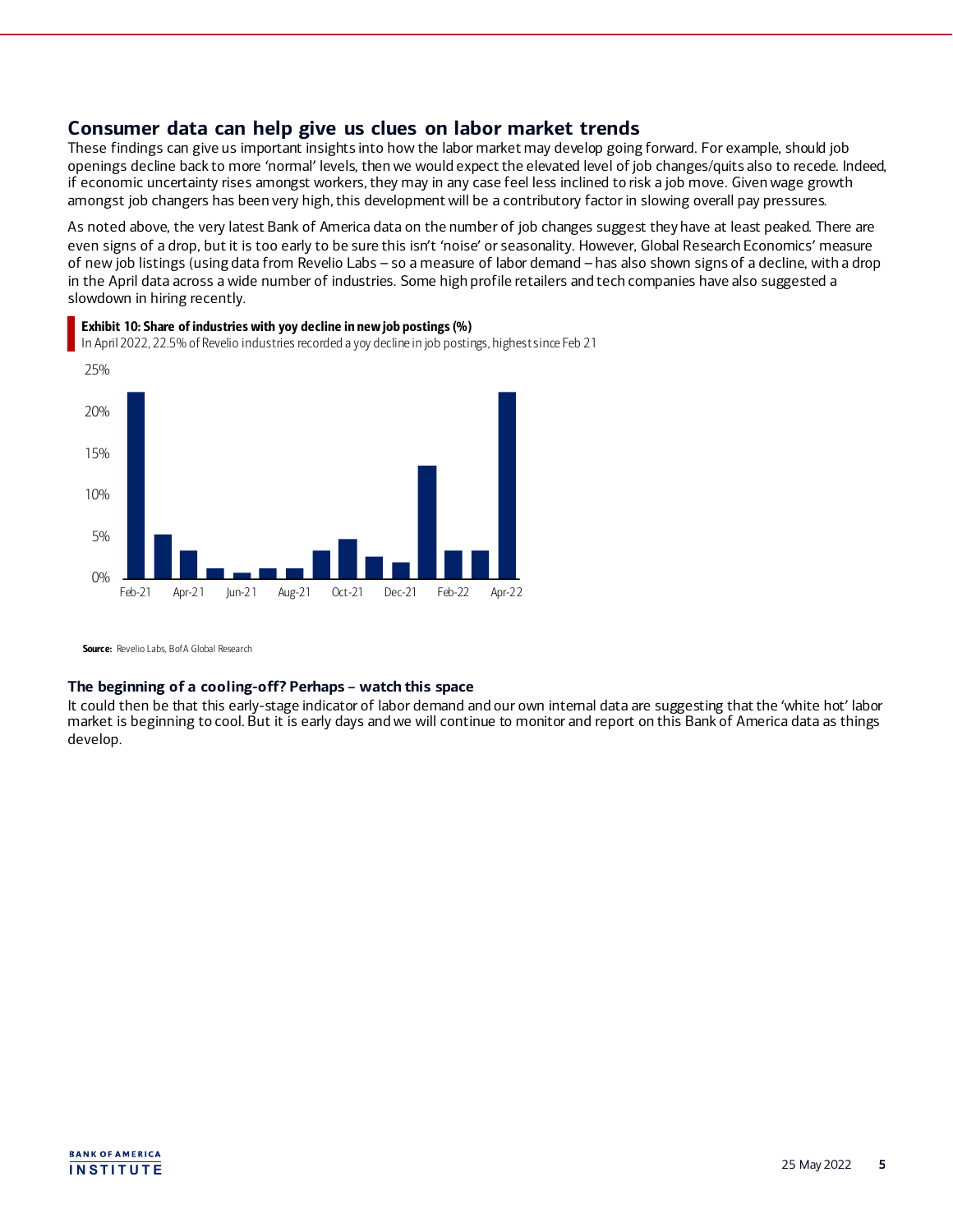# **Contributors:**

## **David Tinsley**

Director, Bank of America Institute

## **Sources:**

## **Dale Lin**

Quantitative Finance Manager, Global Risk Analytics

## **Methodology**

Selected Bank of America ("BAC") transaction data is used to inform the macroeconomic views expressed in this report and should be considered in the context of other economic indicators and publicly available information. In certain instances, the data may provide directional and/or predictive value. The data used is not comprehensive; it is based on aggregated and anonymized selections of Bank of America data and may reflect a degree of selection bias and limitations on the data available.

The payroll and tax direct deposit data based on the BAC internal data is derived by anonymizing and aggregating direct deposit data from Bank of America consumer deposit accounts in the US and analyzing that data at a highly aggregated level. Additional information about the methodology used to aggregate the data is available upon request.